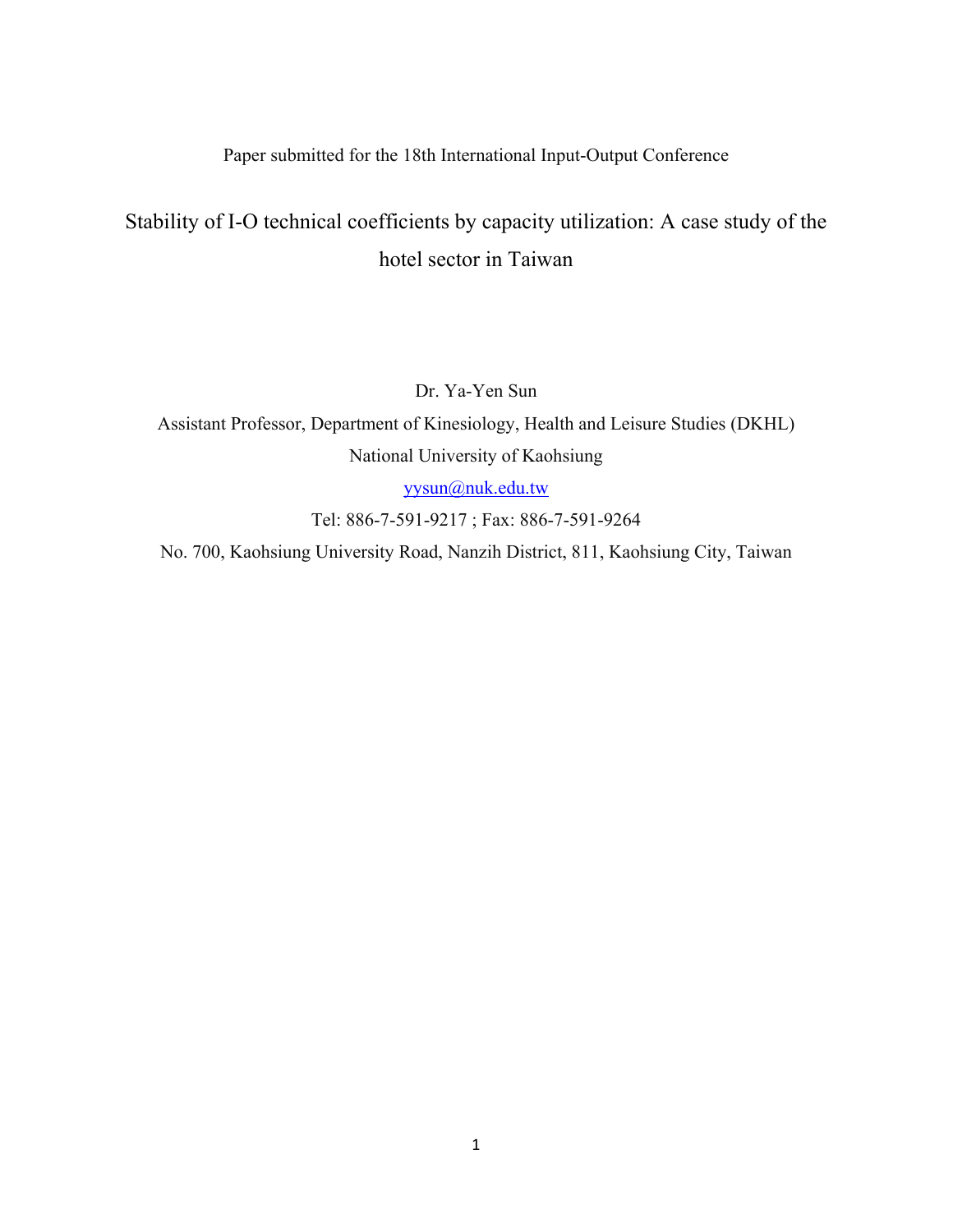## **ABSTRACT**

An increasing number of economic impact studies are performed to address special tourism demand conditions such as hosting mega event/ festival or faced with extreme weather, disease outbreaks or terrorist activities. Commonality of these scenarios is that it involves shortterm or irregular large-scale demand fluctuation from the baseline point. The adjustment of the I-O coefficient to reflect the cost structure under different demand level is deemed as more critical for the Input-Output analysis. The purpose of this research therefore is to investigate the stability of cost structure by capacity utilization in the tourism industry, using the accommodation sector in Taiwan as an example. Panel data consisting of firm level hotel financial information based on 13 individual cost categories from year 2000 to 2008 is obtained through Taiwan Tourism Bureau. Panel data analysis is performed to reveal the magnitude and direction of cost structure changes with respect to occupancy rate. For a 10% increase in occupancy from the baseline of 65% occupancy, the intermediate input to sales ratio will decrease from 0.483 to 0.473 while the profit to sales ratio will increase from 0.082 to 0.139, and the employee benefits to sales ratio will decrease from 0.335 to 0.301 for per dollar of final sales. This pattern implies a slight reduced type I sales multipliers and a substantial reduced type II multipliers under a tourism event or festival as the requirement of intermediate input and personal income does not increase proportionally in relation to hotel revenue. On the contrary, a higher type I and type II multipliers can be expected from the standard I-O model during the tourism downtime as a greater proportion of per dollar revenue is allocated to the inter-industry material, service and employee benefits.

KEYWORD: Capacity utilization, Input-Output Analysis, technical coefficients, accommodation, Taiwan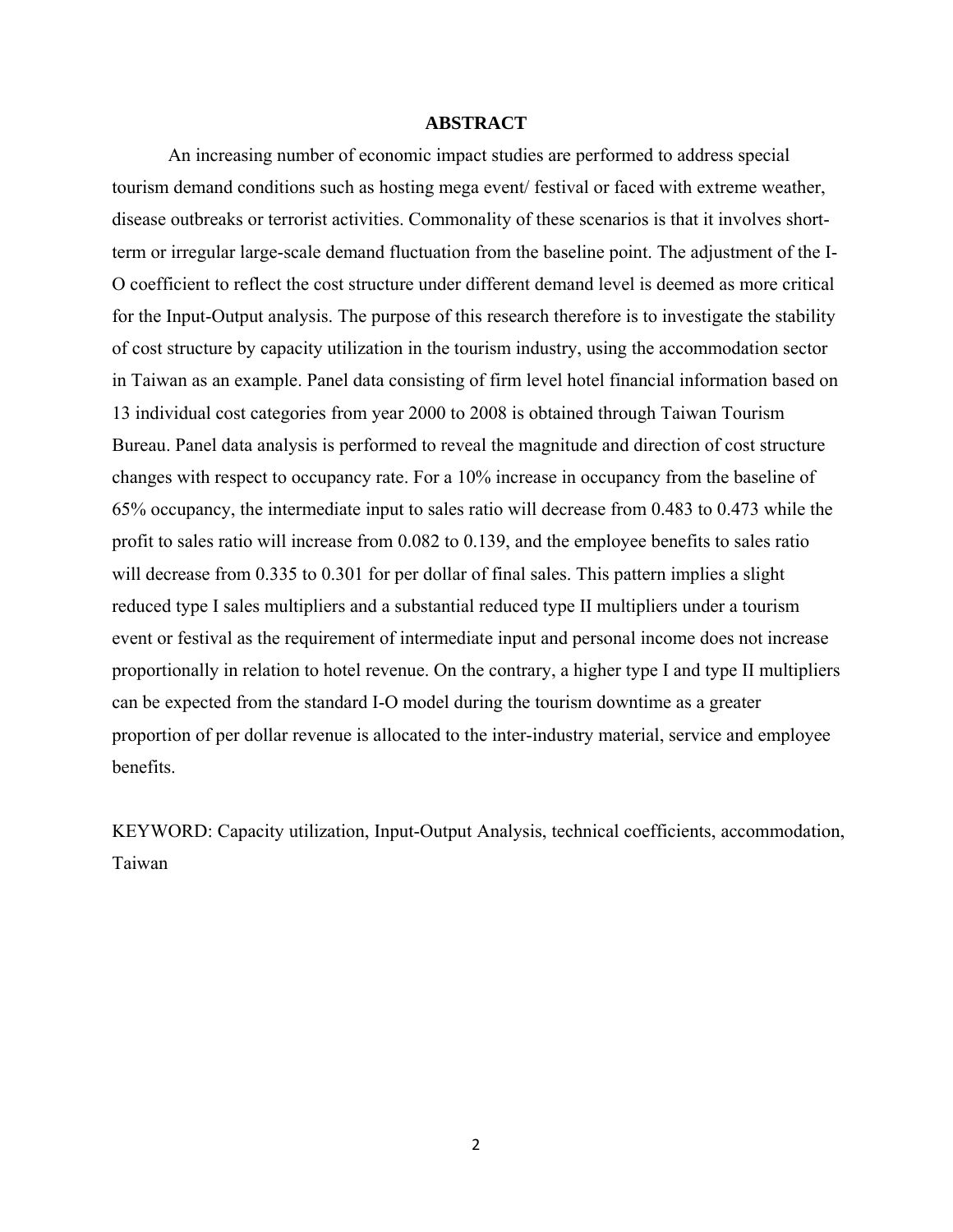## **1. Introduction**

The short-term irregular or unexpected demand fluctuation is a special characteristic of the tourism activity. Large-scale demand changes, either positive or negative, are generally resulted from hosting mega event or festival or facing with extreme natural disasters, disease outbreaks or terrorist activities for the destination. While these irregular circumstances become more regular for the tourism industry around the global, an increasing attention is placed on the economic impact analysis to address the large magnitude economy-wide influences. For the onetime demand hike, such as Olympic Games or FIFA World Cup, predicted economic benefits to the region is used by the politicians and proponents to fight for the right to host the game (Lee  $\&$ Taylor, 2005; Price Water House Coopers, 2005; Toohey & Veal, 2007). For large scale tourism crisis, such as SARS, 911 attack or foot-mouth disease, estimation of economic loss to the business industry, income and job reduction to the region are used to design the recovering policies (Adam Blake & Sinclair, 2003; A Blake, Sinclair, & Sugiyarto, 2003; Siu & Wong, 2004; Yang & Chen, 2009). The economic impacts on intakes or losses to the region are the center focus for all tourism stakeholders when visitor consumption is above or below the average intake in a large magnitude.

Input-Output analysis (I-O) is the frequently adopted method to address the economywide impacts by looking at direct, indirect and induced effects of tourism applications. Input-Output analysis computes tourism economic impacts by first converting the final demand changes (e.g., visitor spending) into direct effects in terms of jobs, personal income, tax and value added using economic ratios pertained to the regional economy. Secondary effects are then computed by multiplying the direct effects with the regional multipliers, which are resulted from the inter-industry dependences. Based on the classical I-O assumption, the I-O technical coefficients, value added component, and the jobs to sales ratio are remained unchanged for the evaluation period, implying constant returns to scale (CRTS) and a linear relationship between final demand changes and total output (Briassoulis, 1991; Miller & Blair, 2009).

Consider Figure 1 which depicts the demand and supply for consumption goods in a region where short-run supply is fixed and a maximum supply quantity is given as the bottleneck. Two demand curves represent the year-round baseline  $(D_0)$  and the strong demand condition under special event or festivals  $(D_1)$ , respectively. Under the baseline scenario, visitor spending is given by area A where output  $Q_0$  sells at price  $P_0$ . For a demand increase from  $D_0$  to  $D_1$ , the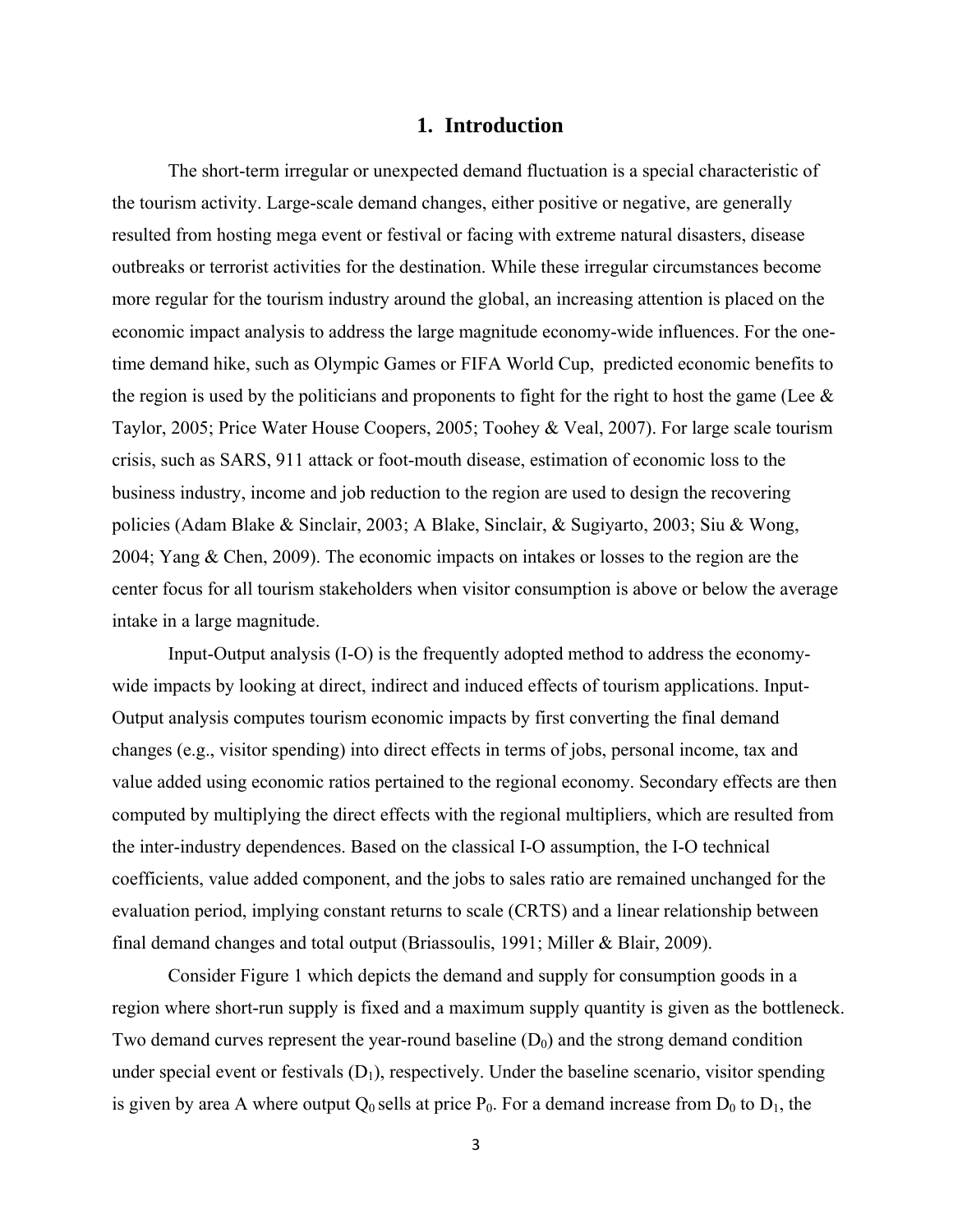sales or visitor spending equates to area of A, B and C where additional output is increased by  $(O_1-O_0)$  and price rising by  $(P_1-P_0)$ . Based on standard I-O assumptions, the price factor is assumed unchanged and constant returns to scale are applied. The model works as if, first, demand expansion only lead to quantity increase,  $(Q_1-Q_0)$  and the additional sales of area B. Area C does not exist as price would remain constant. Secondly, one set of the production function is assumed in the I-O analysis, as depicted by the I-O technical coefficients, which is applied to final demand change on area A and B.



The reality of business operation, however, introduces the inflation factor in response to sharp demand increase during a short period of time, and may follow changing returns to scale in operation (Chen & Soo, 2007; Lin & Liu, 2000; Perez-Rodrıguez & Acosta-Gonzalez, 2007). Therefore, two sources of errors are introduced in the operation of standard IO model for evaluating short-term tourism events. First, additional sales volume due to price changes under a higher demand (area C) may require no intermediate input for this proportion of sales as it merely reflects price growth. Price inflation leads to the hypothesis that area C is the major source of overestimation as it will not contribute to the indirect effect, nor will it incur much impact on the introduced effect, depending on the marginal propensity of personal income to sales. Instead, most of the area C should be converted to the business profit. Secondly, under the notion of changing returns to scale with regard to additional sold quantity, area B will not require the same proportion of intermediate inputs as the baseline condition has implied, due to 1) more efficient usages of inputs and labor per sold unit, b) a higher price discount on service and products due to balk purchasing, or 3) possible substitution between input and labors. These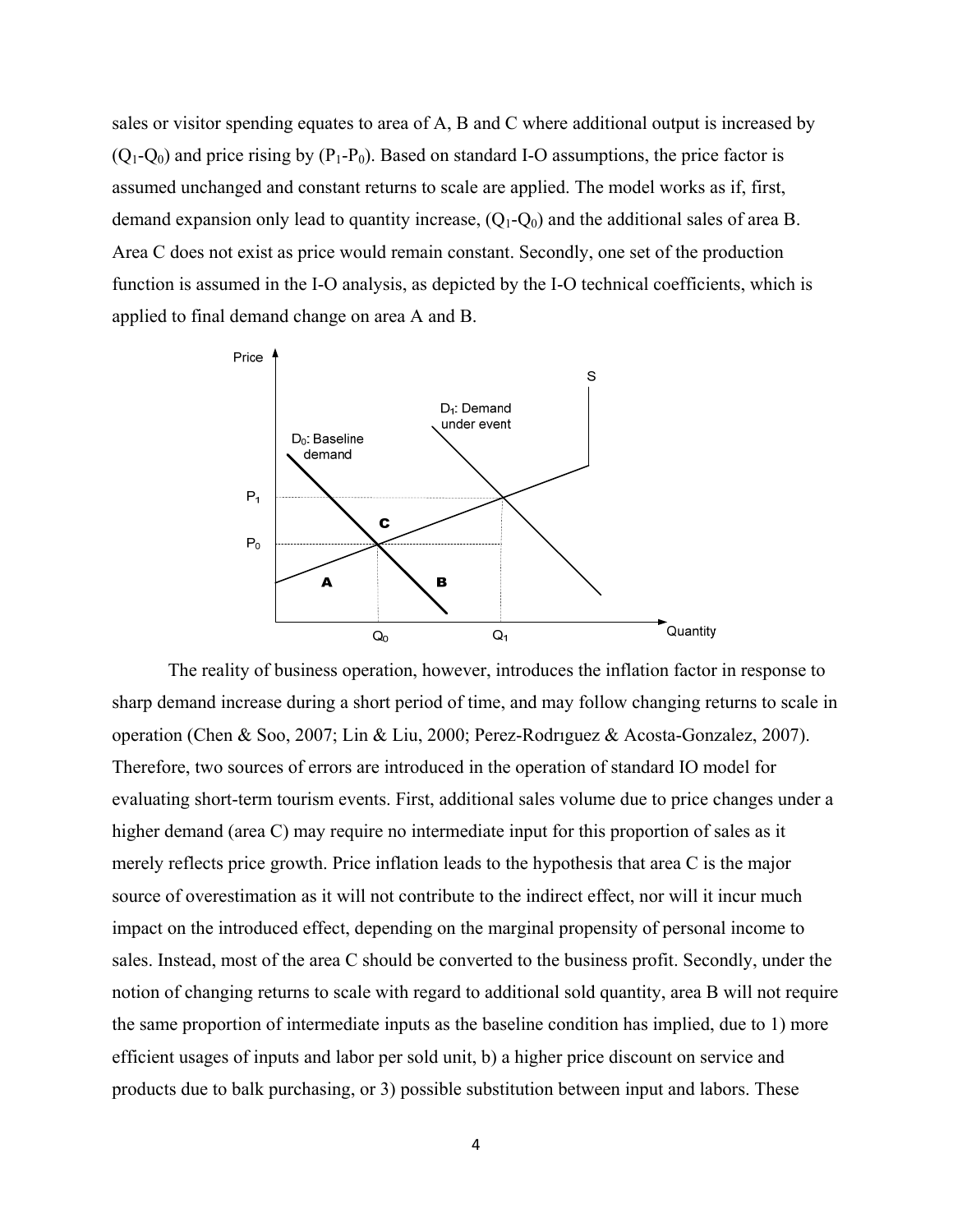three factors combine leads to a different scale of indirect effect and induced effect in an I-O framework.

Figure 2 on the contrary depicts the demand condition under an abrupt human- or environment-introduced tourism crisis. Sales of the tourism services, under the baseline condition, are area D, E, and F. Given a tourism crisis with a weak visitor demand, sales quantity is hypothesized to reduce to  $Q_1$  while price is decreased to  $P_1$ . Total sales reduction from the quantity perspective is measured by area D while sales reduction associated with price is in area E. Based on the standard I-O assumption, sales reduction is only captured by area D as the price factor is not taken into consideration in the model. In addition, based on the operation of constant returns to scale, the model assume input requirement, labor usages, personal income and business profit would reduced in a linear pattern by a ratio of  $\frac{q_1}{q_0}$ .



To reflect the real world operation, the accuracy of impact estimates associated with a tourism crisis, depending on the final demand changes that are fed into the model, and the extent of changing returns to scale that each industry operates. To reflect the first parameter, final demand changes should consider area D only. In other words, if final demand change is computed as the difference between before-crisis sales (D, E and F) and after-crisis sales (F), it will yield an estimate that is equal to the sum of area D and E taking into account the price adjusted factor. The reduced sales of area E may bear no negative influences on the input material or staff numbers, and subsequently lead to an overstated job loss or sales reduction from the suppliers. Besides the price factor, the nature of changing return to sales in a short run should not be overlooked as well. The cost structure for a business to operate under a dramatic low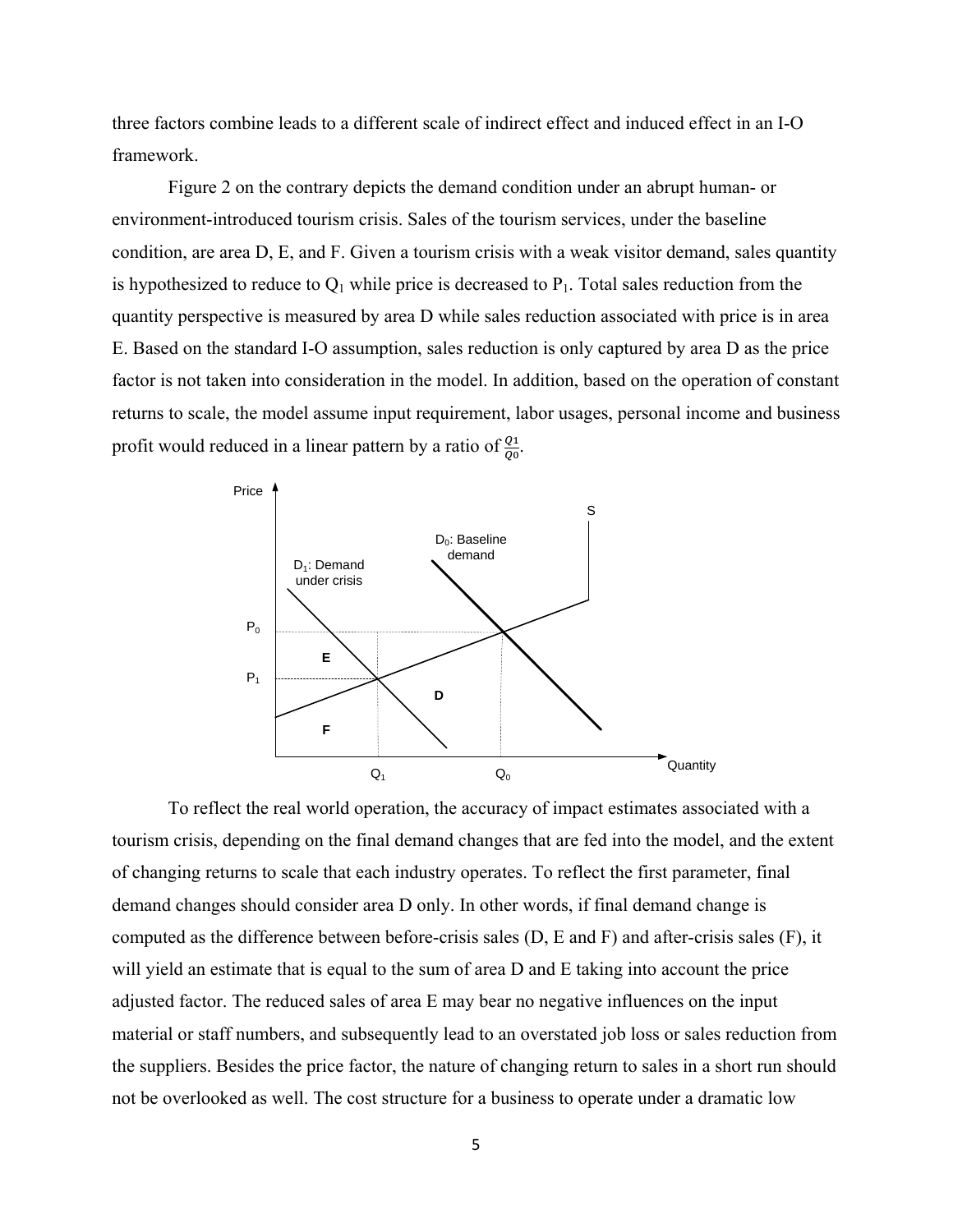demand condition, in reality, may exhibit a higher ratio of operating cost on intermediate inputs and labors usages while maintaining a relative low business profit on area F.

From this perspective, to accurately portrait the economic impacts for a short-term demand fluctuation therefore rests on the resemblances between a long-run IO technical coefficients and a short-run production function of the business sectors (Porter & Fletcher, 2008). While most I-O tables are relied on year-long large scale business surveys to compile and may take few years to update, the appropriateness of using the long-run I-O model to study short-term events depends on 1) the price modification of tourism consumption goods and intermediate inputs, and 2) changing returns to scale in business operation. How much is the scale of errors contributed by the individual factor is the focus of empirical studies. Case studies are required to answer following questions as

- 1. How does business allocate the price-inflated sales (area C) or price deflated sales (area E) to the production function? Will the sales of area C (area E) is attributed to the value added component, mainly to the business profit (losses) or will they incur (reduce) additional inputs in a direct proportion?
- 2. What is the elasticity between quantity change and price adjustment in response to demand fluctuation? In evaluating the tourism events, what is the ratio between pricelead sales (area C) versus quantity-lead sales (area B) for a positive demand hike, or vice versa?

To answer the above questions, capacity utilization is adapted as the key factor to link the demand fluctuation and the stability of I-O Leontief input coefficients for service industries in the short-run. Due to the special service characteristics of intangibility, perishailibty, and simultaneality, the concept of economies of utilization, which is defined as the percentage change in output by one percent increase in all variable input by holding capital fixed, plays a key role in explaining the cost structures of the service sectors, especially for the accommodation, transportation and amusement parks (Caves & Christensen, 1988; Sun, 2007). Under this concept, for firms operating under constant returns to utilization (CRTU), the cost structures will remain unchanged regardless of the level of output versus capacity. Adopting constant economic ratios and multipliers reflects an unbiased approach. On the other hand, if service entities operate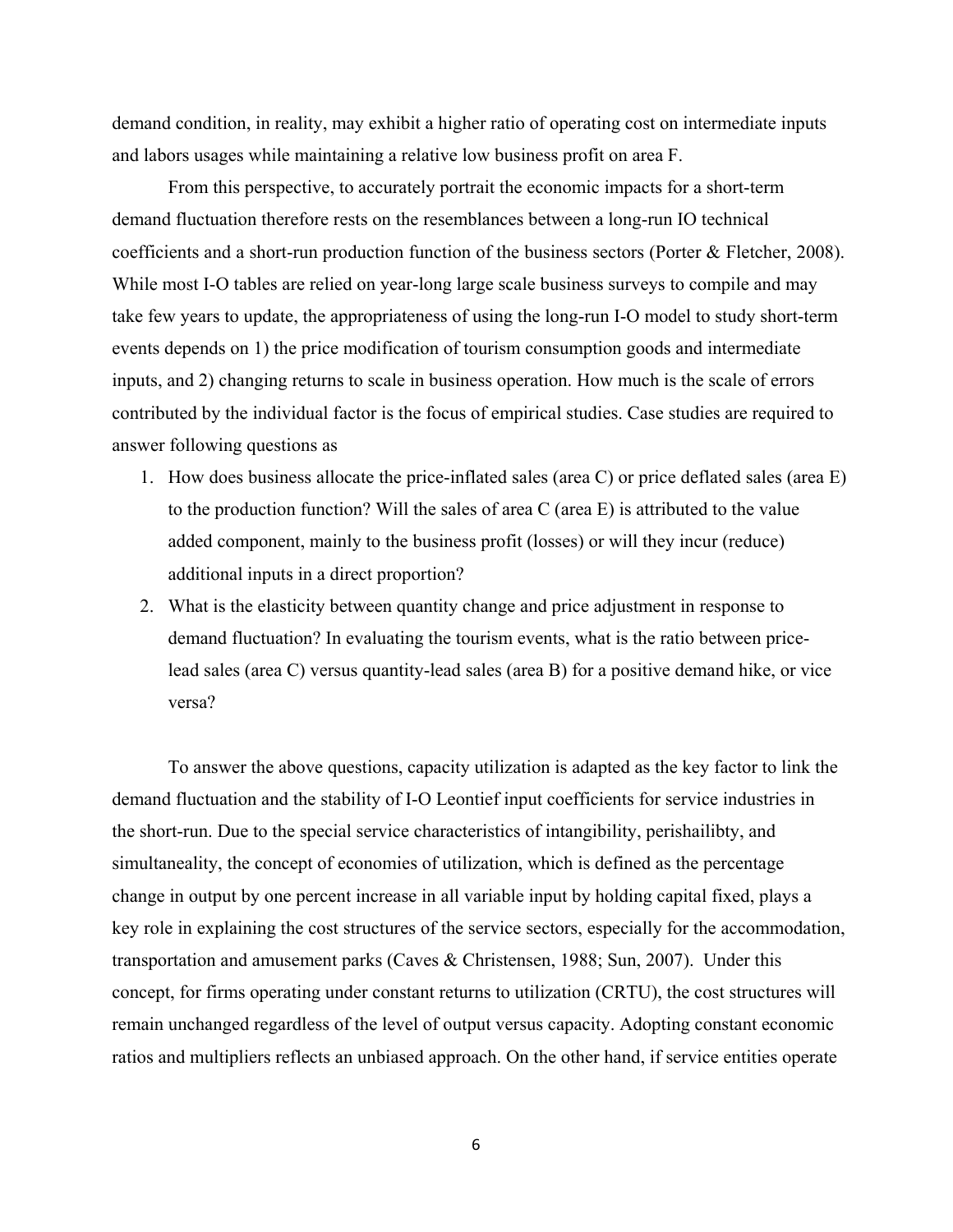with increasing returns to utilization (IRTU) or decreasing returns to scale (DRTU), cost structures are subject to changes based on different capacity utilization levels.

The purpose of this paper is to contribute to a better understanding of the firm level cost structure in relation to capacity utilization. The international tourist hotel in Taiwan is selected as the case study by analyzing their expense ratio on 13 different categories in operation. Relationship between capacity utilization and value added, proportion of personal income, and the dynamics between intermediate input and total sales will be looked into respectively. The main reason for raising the importance on this issue is an increasing number of tourism applications are involved with large scale short-term demand fluctuation. Combined with an increasing tendency for the local tourism agencies to adopt events or festivals as a competitive strategy in position their tourism production (Getz, 2005) and global climate change with increasing probability of extreme weathers, short-term or unexpected demand fluctuation is unavoidable. Our understanding on the firm-level cost adjustment under different capacity utilization however is not well documented as the financial information on the business operation is confidential and difficult to obtain. The international tourist hotels in Taiwan, required by law, have to submit their financial data to the Taiwan Tourism Bureau every year (Taiwan Tourism Bureau, 2008), providing us an excellent opportunity to evaluate the cost adjustment pattern from an Input-Output framework.

# **2. Method**

## **Data**

 A panel data set consisting of yearly Taiwan tourist hotel revenue, cost and operational data from 2000 to 2008 is used for the analysis (Taiwan Tourism Bureau, 2001-2009). Tourist hotels are five-star equivalent with high quality service and relative high prices. Hotel revenue information on rooms, food and beverage, and other income sources are reported along with average room price, yearly occupancy rate and total employee numbers. Hotel operational expenses on 10 categories are reported, including food, laundry, maintenance, utility, insurance, rent, promotion, employee benefits, depreciation and others. A total of 514 cases of yearly operational data from 67 international tourist hotels over the 9-year period is recorded. The data set is examined first for data consistency and accuracy. Cases with incomplete information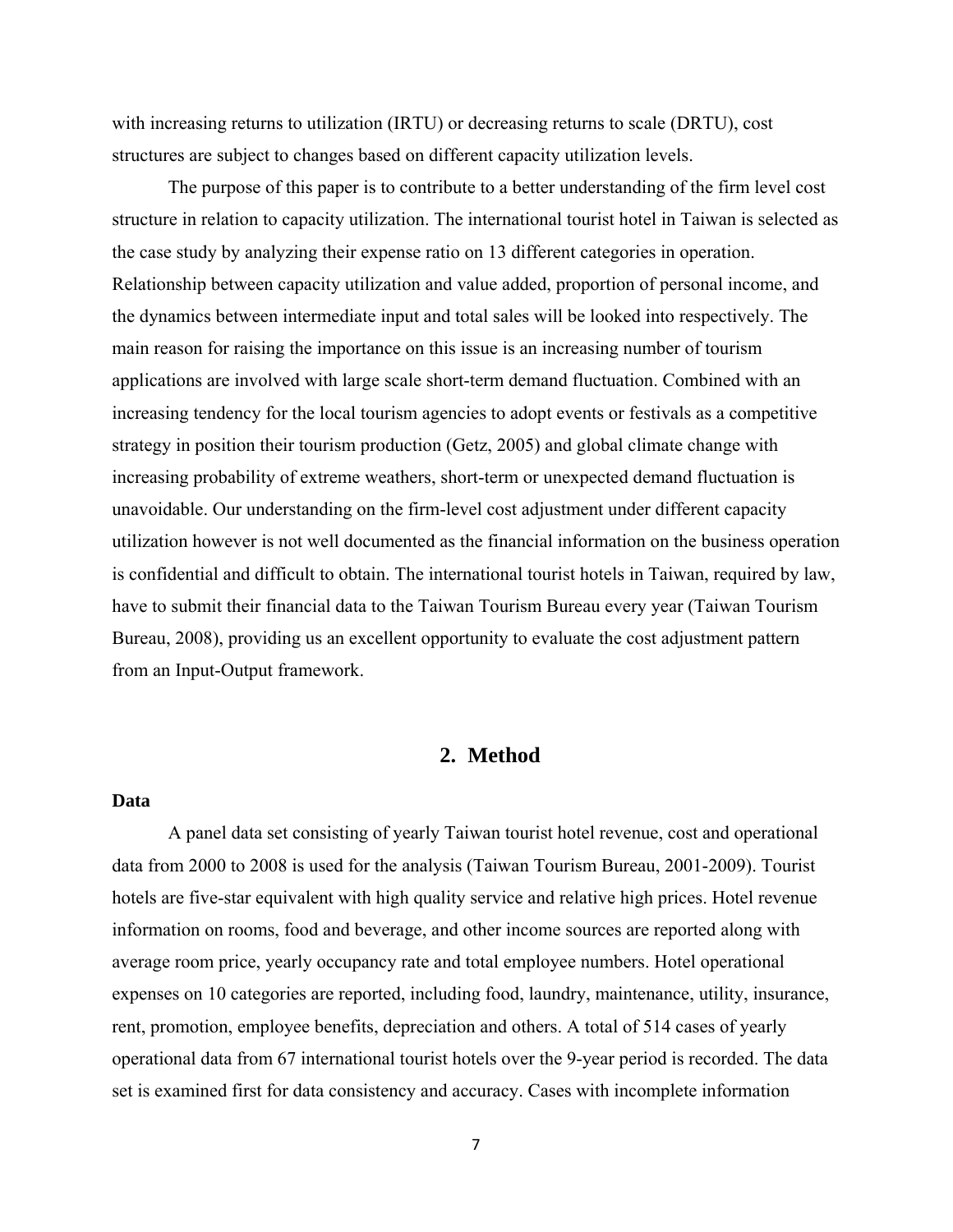across the 9-year period are deleted because they represent entities that have ceased to operate or entered the market less than 9 years. Business that operates under closure crisis or newly open may exhibit different cost structure than those with stable operation in the industry. Since hotels that have constant operation over year 2000 to 2008 accounted for more than 80% of total room capacity and total employees among international tourist hotels, their operational characteristics are deemed representative to the industry average. Therefore, cases that have exited or entered market after year 2000 are excluded and the dataset keeps 414 cases, consisting of 46 hotels. The dataset is maintained with complete cases for both a cross-sectional and a time series dimensions.

 To understand how hotels adjust their cost structure in response to capacity utilization within an I-O framework, the firm-level hotel operating costs are divided by its yearly revenue to measure the proportion of dollar input by different cost categories for delivering one dollar of final sales. Therefore, dependent variables, in this study, are

- 1. the individual cost to sales ratio for the hotel sector: these ratios are computed as costs of food, laundry, maintenance, utility, insurance, rent, promotion, other items, employee salary, and depreciation by total hotel revenue, respectively (Eq.1).
- 2. profit to sales ratio: firm-level business profit ratio is computed as the yearly revenue minus costs, then divided by revenue.
- 3. intermediate input to sales ratio: cost of the intermediate inputs summed together to measure the proportion of expenses paid to other sectors, which will result the indirect effects across the economy (Eq.2). On the contrary, employee benefits, business profit, and depreciation in relation to total sales depict the primary input component in the production function (Eq.3).
- 4. average room price: this ratio is also included as the dependent variable to understand the sensitivity of price adjustment in the accommodation sector.

Independent variable, capacity utilization (CU), is defined as the ratio of actual used (consumed) products to total available products (Berndt & Morrison, 1981). For the accommodation sector, the occupancy rate (OR) is used as an indicator of capacity utilization (Borooah, 1999), which is computed as the number of occupied rooms to total available rooms (Eq. 3).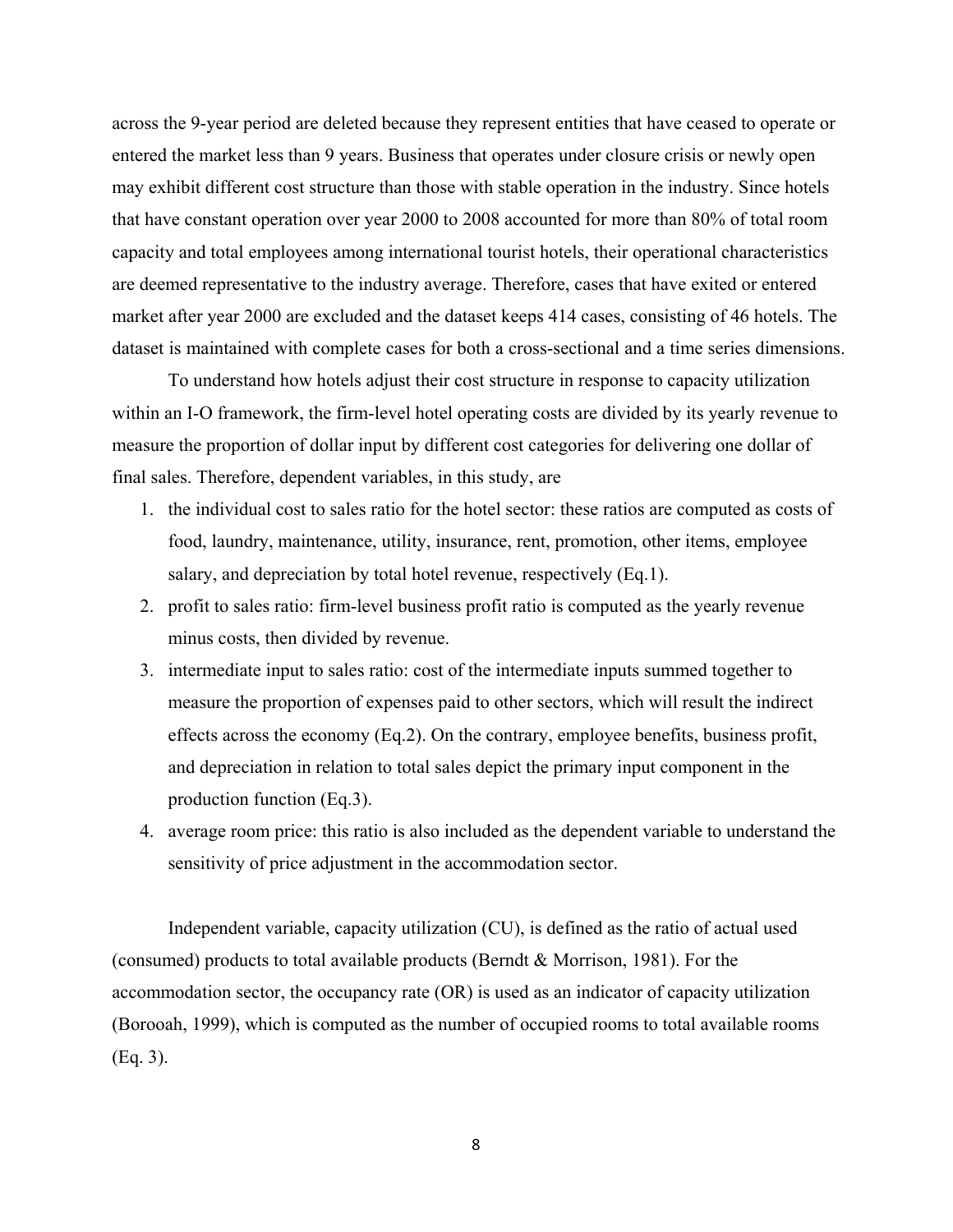The cost to sales ratio 
$$
(CS_i) = \frac{\text{cost for the i category}}{\text{hotel revenue}} = \frac{\text{physical input}_i \cdot \text{price}_i}{\text{occupied rooms} \cdot \text{price} + \text{other revenue}}
$$
  
(1)

i: food, laundry, maintenance, utility, insurance, rent, promotion, other items, employee benefits (personal income), and depreciation

Intermediate input to cost ratio = 
$$
\frac{\sum_{i=1}^{8} CS_i}{\text{ hotel revenue}}
$$
 (2)

i: food, laundry, maintenance, utility, insurance, rent, promotion, other items

Primary input to cost ratio = 
$$
\frac{\sum_{i=1}^{3} CS_{i}}{\text{hotel revenue}}
$$
 (3)

j: employee benefits, business profit and deprecation

Capacity utilization rate (CU<sub>jt</sub>) = 
$$
\frac{\text{solid units (serves)}}{\text{total capacity}}
$$

\n= 
$$
\frac{\text{occupied rooms of the hotel } j \text{ in year } t}{\text{total room capacity of the hotel } j \text{ in year } t} = \text{occupancy rate}
$$

\n(4)

Economies of utilization is hypothesized for the accommodation sector so that the individual cost and the income to sales ratio would be decreasing when facing with a high occupancy rate. The profit to sales ratio and room price, on the other hand, would be positively related to capacity utilization. As one more room is sold, a higher room price and a profit ratio per room is expected, vice versa. Hypotheses are specified below.

Hypothesis 1: The individual cost to hotel revenue ratio (CS) will be a function of the occupancy rate (OR). A total of 11 equations are specified, whose dependent variables are food cost to sales ratio, maintenance cost to sales ratio, laundry cost to sales ratio, utility cost to sales ratio, insurance cost to sales ratio, rent cost to sales ratio, promotion cost to sales ratio, other items to sales ratio, employee benefits (personal income) to sales ratio, depreciation to sales ratio, and intermediate input to sales ratio. Although a two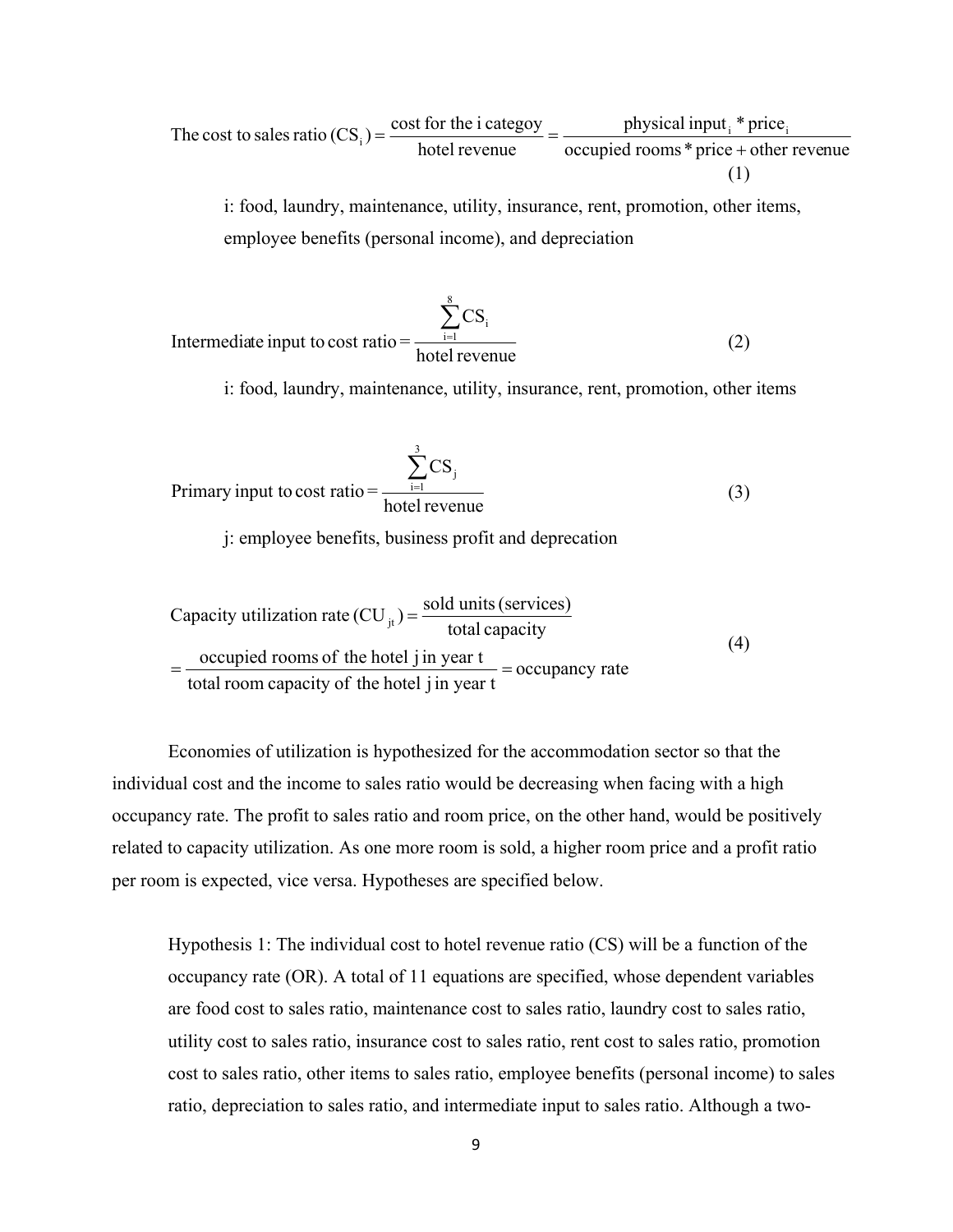sided hypothesis is applied to examine the relationship between the cost ratio and occupancy rate, coefficients (β's) are expected to be negative as the economies of utilization is assumed.

$$
E(CS_i|OR) = \alpha_i + \beta_i * OR
$$
  
\n
$$
H_0: \beta_i = 0
$$
  
\n
$$
H_A: \beta_i \neq 0
$$
\n(5)

Hypothesis 2: The profit to sales ratio (PS), the value added to sales ratio (VAS), and the average room price will be a function of occupancy rate (OR). A two-sided hypothesis is applied. Coefficients  $(\beta's)$  are expected to be positive as the value added component shall increase with a higher use of occupancy or vice versa.

$$
E(PS|OR) = \alpha_j + \beta_j * OR \tag{6}
$$

$$
E(VAS|OR) = \alpha_k + \beta_k * OR \tag{7}
$$

$$
E(\text{price } | \text{OR}) = \alpha_l + \beta_l * OR \tag{8}
$$

$$
H_0: \beta_j = 0; \beta_k = 0; \beta_l = 0
$$
  

$$
H_A: \beta_i \neq 0; \beta_k \neq 0; \beta_l \neq 0
$$

#### **Analysis**

Panel data analysis is used to examine firm-specific effects, time effects or both among dependent and independent variables using the Stata software. For each hypothesis, model specification and assumptions are tested first. A linear model is tested using Wald test and Box-Cox method, which compares the linear, log-linear and one general nonlinear model format. Ramsey's RESET test is used to evaluate whether important variables are omitted in the function. Last, Breusch-Pagan / Cook-Weisberg test is applied after controlling for the hotel dummy variables in the regression model for detecting the presence of heteroskedasticity in the error terms.

Panel data models examine the fixed-effect (FE) and the random-effect (RE) of entity (hotel) and/or time. The difference among FE and RE depends on their treatment of group (or time) effects. The FE model assumes group differences in intercepts, and same slopes and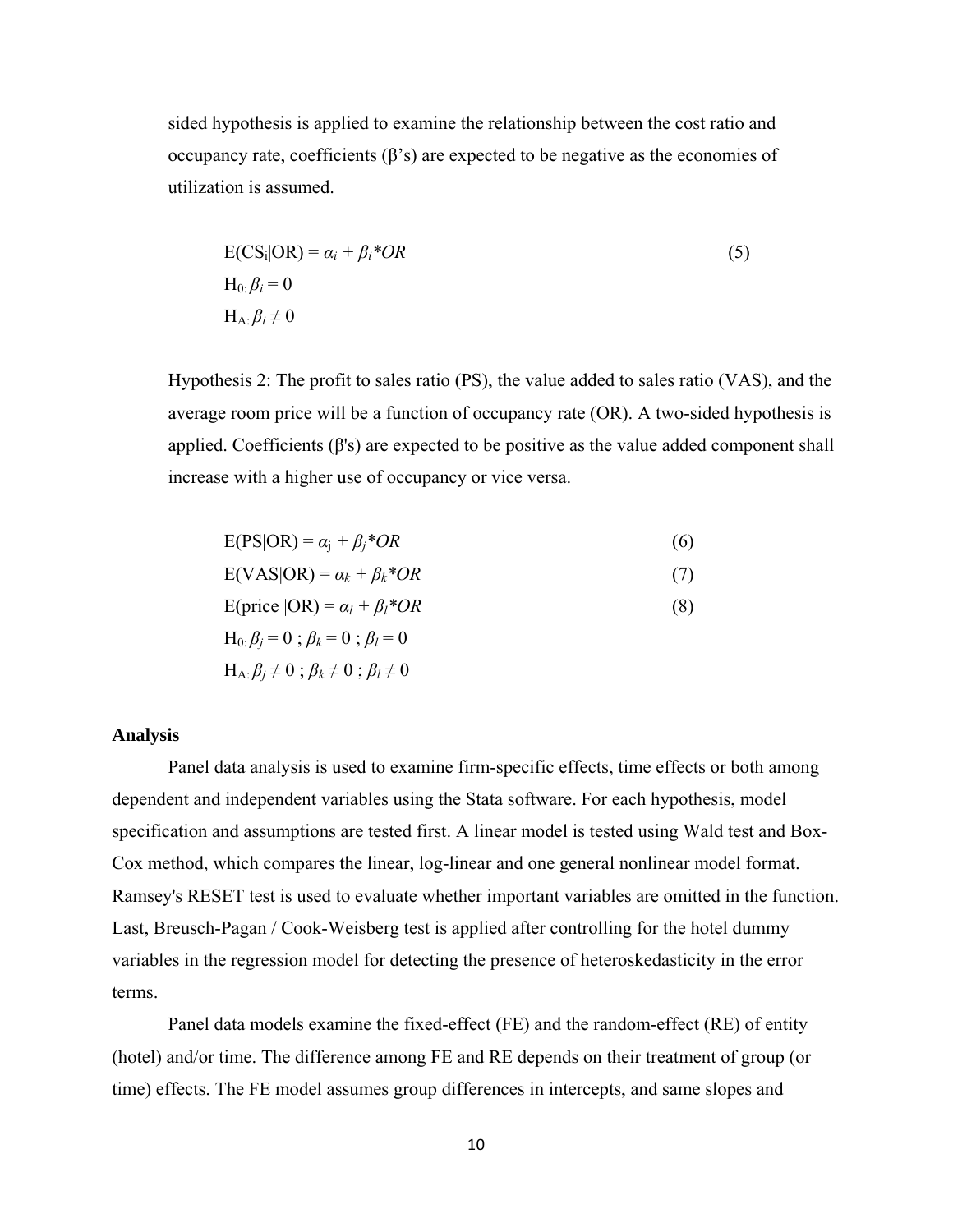constant variance across entities (Park, 2009; Wooldridge, 2009). The random-effects model, on the other hand, estimates variance components for groups (or times) and assumes the same intercept and slopes.

In this paper, the FE model estimates coefficients using the within method by running OLS in the Stata (Eq.9) (Stata Press, 2009).

$$
(y_{it} - \bar{y}_i + \bar{\bar{y}}) = \alpha + (x_{it} - \bar{x}_i + \bar{\bar{x}})\beta + (\epsilon_{it} - \bar{\epsilon}_i + \bar{v}) + \bar{\bar{\epsilon}} \tag{9}
$$

where

$$
\bar{y}_i = \sum_{t=1}^{T_i} y_{it} / T_i, \ \bar{y} = \sum_i \sum_t y_{it} / (nT_i)
$$
  

$$
\bar{x}_i = \sum_{t=1}^{T_i} x_{it} / T_i, \ \bar{x} = \sum_i \sum_t x_{it} / (nT_i)
$$
  

$$
\bar{v}
$$
 is the unit specific residual

 $\epsilon_{it}$  is the idiosyncratic error ~ IID (0,  $\delta_v^2$ )

The FE model is preferred over the RE model because first its assumption does not require the independence among group-effect error term and regressors, and secondly, influences from the time-invariant variables, such as hotel location, chain of operation, room capacity can be isolated by the time-demeaning process. Last and the most important reason is that the formula addresses the relationship between the adjustment of the cost ratios and occupancy rates, establishing the relationship between the movement of cost ratios  $(\Delta y_i)$  given one percent increase in occupancy  $(\Delta x_i)$ . If the cost ratio is relatively constant in relation to demand level, as the I-O model has assumed, the adjustment of utility ratio  $(x_1-x_2)$  would be close to zero when the occupancy increases from 40% to 70% occupancy, for example. Under this scenario, the result implies the utility cost and hotel revenue increase in a direct proportion, instead of incurring a fixed amount of utility when demand fluctuates.

A robust Huber-White Sandwich estimator is adopted when heteroskedasticity or withinpanel serial correlation in the idiosyncratic error are observed. Dummy variables representing hotel entities are entered in the model to account for unspecified time-varying factors for the individual hotels, such as short-term regional development or adjustment of managerial style. Inclusion of these dummy variables would increase R-squared value but will not influence the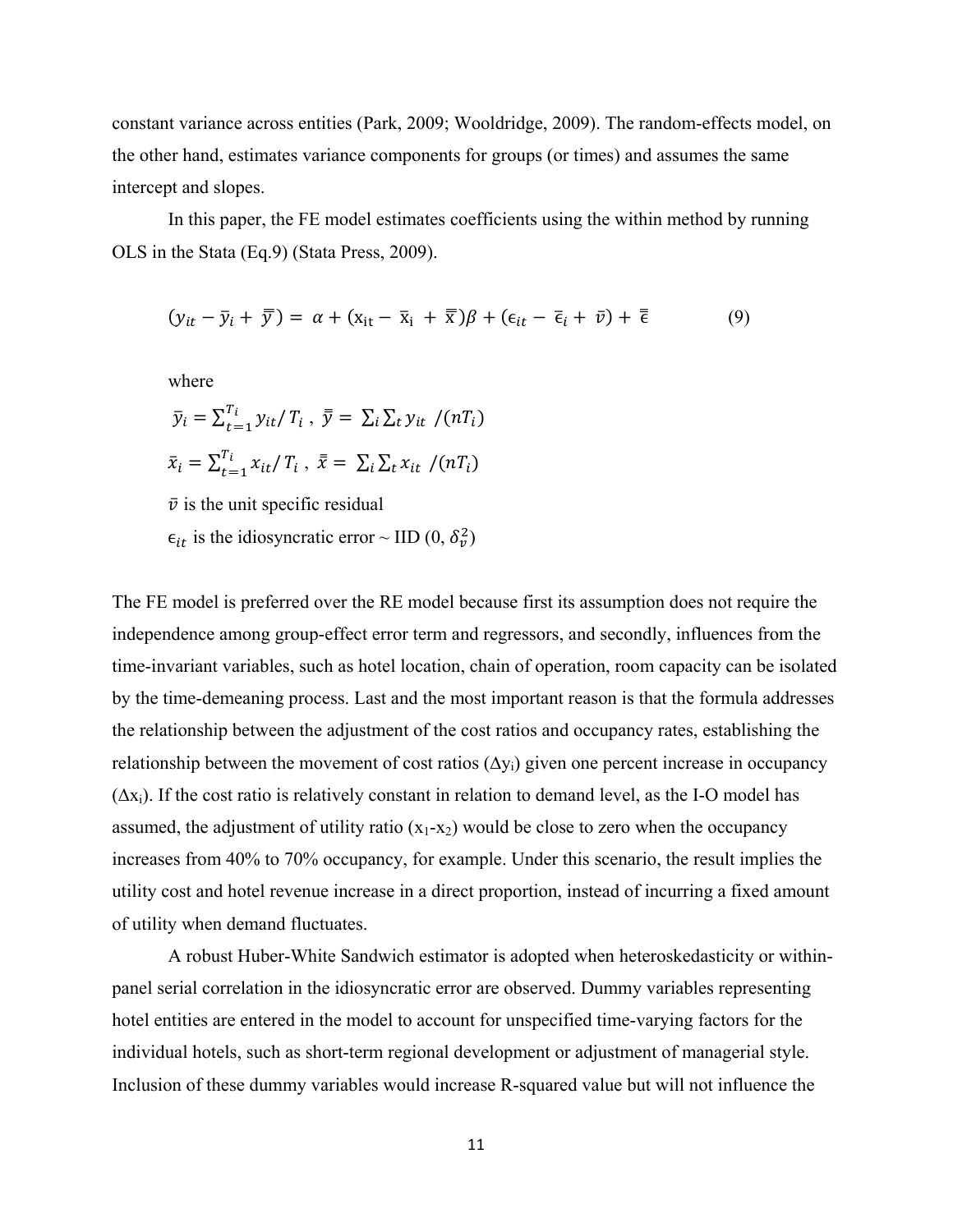estimation of independent variables that are specified in our hypothesis (Wooldridge, 2009). One-way fixed effect on hotel, one-way fixed effect on year, and two-way fixed effect are examined using F-test, respectively.

The random-effects model is specified as following:

$$
\bar{y}_i = \alpha + \bar{x}_i \beta + (v_i + \bar{\epsilon}_i) \tag{10}
$$

Its assumption is that the error of random effect  $(v_i)$  is i.i.d., independent from other regressors, and the idiosyncratic error  $(\bar{\epsilon}_i)$  is also i.i.d. in the function. If the assumptions are not violated, the RE model produces more efficient results. This strong assumption however is difficult to evaluate in the applied social science and therefore the FE model is generally preferred (Halaby, 2004). The RE model however is not exclusively ruled out in this study but is selected using two criteria. First, the Hausman robust specification test<sup>[1](#page-11-0)</sup> is applied to examine whether the individual effects are uncorrelated with other regressors in the model. If the test fails to reject the RE model, random-effect coefficients and fixed-effect coefficients are compared manually. If both sets of coefficients are similar, do not change signs, and their p-values are not substantial different to reject/accept the alternative hypothesis, the fixed-effect estimator is preferred. Robust estimators and two-way random effects are applied when necessary.

# **3. Results**

*Descriptive information*. Among the 46 international tourist hotels in Taiwan, the hotel capacity ranges between 50 rooms to 873 rooms per entity with an average of 314 rooms. The occupancy rate fluctuates between 11% and 89% for all tourist hotels, with an average room rate of NT\$[2](#page-11-1)900<sup>2</sup>. A total of 15,456 employees are employed by the tourist hotel entities at these 46 hotels, providing employee benefits of NT\$ 0.52 million per person per year. During the operation of year 2000 to 2008, expenses for the intermediate inputs exhaust 48% of total hotel revenue. Among all categories, "other expenses" accounted for 17.8%, followed by food cost,

<span id="page-11-0"></span><sup>&</sup>lt;sup>1</sup> See Baltagi (2008, pp. 72-78) for a summary of tests for fixed versus random effects. See Cameron & Trivedi (2009, pp. 261-262) for STATA syntax.

<span id="page-11-1"></span><sup>&</sup>lt;sup>2</sup> Currency denoted in the paper is New Taiwan Dollars (\$NT). One US dollar is approximately equal to NT\$32 in 2009.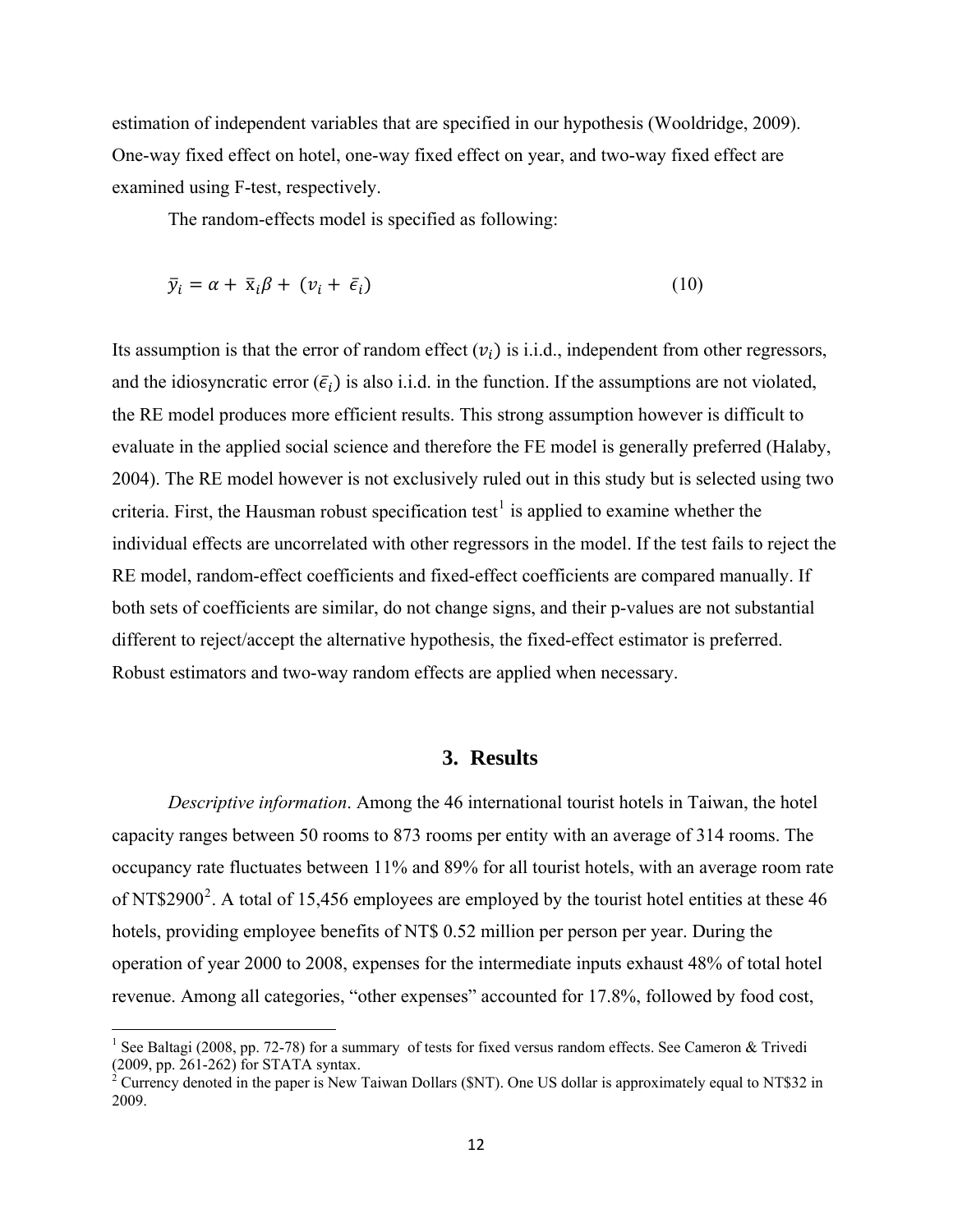17.9% and utility cost, 4.4%. Primary input, on the other hand, is mainly allocated to the employee benefits (33.5%) and depreciation (10.0%). The business profit, on average, is around 8.1% of total revenue at the occupancy of 65% during 2000 and 2008.

|                                        | <b>Mean</b> | <b>Std. Deviation</b> | <b>Minimum</b> | <b>Maximum</b> |
|----------------------------------------|-------------|-----------------------|----------------|----------------|
| Room number                            | 314         | 159                   | 50             | 873            |
| Occupancy rate $(\% )$                 | 65          | 14                    | 11             | 89             |
| Avg. room rate (\$NT)                  | 2,896       | 1,143                 | 1,162          | 6,474          |
| Yearly cost (\$NT million's)           | 534.0       | 490.0                 | 22.3           | 2,260.0        |
| Yearly revenue (\$NT million's)        | 612.0       | 601.0                 | 15.4           | 3,040.0        |
| Yearly profit (\$NT million's)         | 77.6        | 178.0                 | $-166.0$       | 1,060.0        |
| Employee number                        | 336         | 238                   | 25             | 1,069          |
| Avg. yearly salary per employee (\$NT) | 518,182     | 145,291               | 128,435        | 905,858        |
| Intermediate input to sales ratio      | 0.483       | 0.123                 | 0.272          | 0.914          |
| Food cost to sales ratio               | 0.179       | 0.081                 | 0.000          | 0.567          |
| Laundry cost to sales ratio            | 0.005       | 0.019                 | 0.000          | 0.242          |
| Maintenance cost to sales ratio        | 0.019       | 0.011                 | 0.000          | 0.069          |
| Utility cost to sales ratio            | 0.044       | 0.025                 | 0.001          | 0.191          |
| Insurance to sales ratio               | 0.013       | 0.012                 | 0.000          | 0.061          |
| Rent cost to sales ratio               | 0.034       | 0.073                 | 0.000          | 0.377          |
| Promotion cost to sales ratio          | 0.011       | 0.009                 | 0.000          | 0.053          |
| Other expenses to sales ratio          | 0.178       | 0.083                 | 0.003          | 0.682          |
| Primary input to sales ratio           | 0.517       | 0.123                 | 0.086          | 0.728          |
| Income to sales ratio                  | 0.335       | 0.095                 | 0.105          | 0.746          |
| Profit to sales ratio                  | 0.081       | 0.155                 | $-0.714$       | 0.453          |
| Depreciation to sales ratio            | 0.100       | 0.078                 | 0.000          | 0.571          |

**Table 1. Descriptive statistics of tourist hotels in Taiwan, 2000-2008** 

*Regression results*. Eleven out of the fourteen equations are estimated using the one-way fixed effect model on hotel with a Huber-White Sandwich estimator due to the presence of heteroskedasticity in the error terms. Utility cost and promotion cost are estimated with the twoway fixed effect model by considering both the entity and time effect simultaneously. Based on the data, hotel investment for promotion and marketing campaign was decreasing over the years as well as the promotion expenses to sales ratio, which is decreased from 1.48% of total revenue in 2000 to 1.02% in 2008. In contrast, a trend of steady increasing utility to sales ratio (water,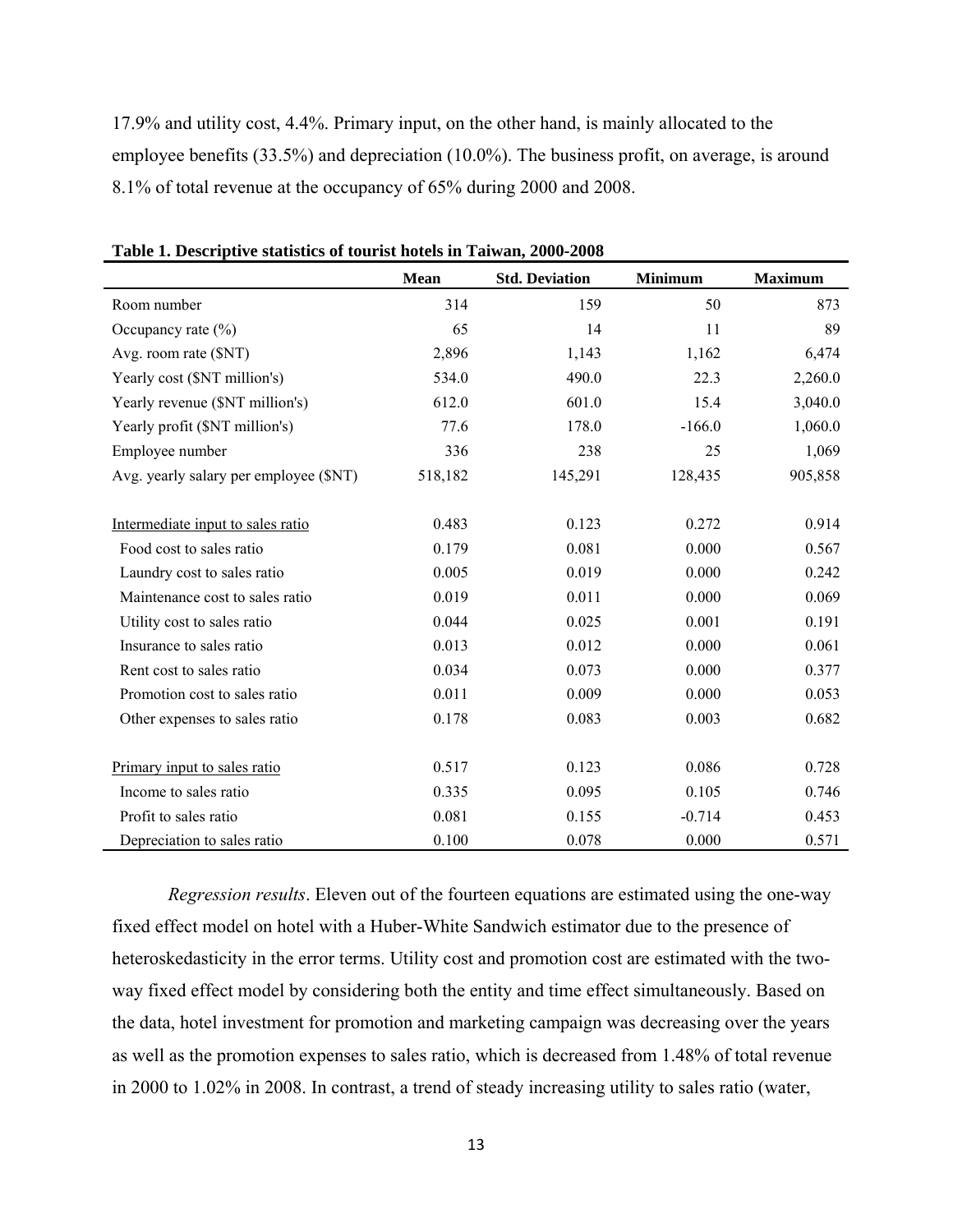electricity and gas) by years was observed for the hotel operation, ranging from 3.36% in year 2000 to 3.87% in 2008. For both cases, using a two-way fixed effect model controls the hotel and time effects so that the influence of occupancy rate on the dependent variables can be identified.

 For the intermediate input to sales ratio, for every 1% increase in occupancy rate, the ratio is expected to decrease 0.001, *ceteris paribus* (Table 2). This implies the allocation of hotel revenue in purchasing operation goods and service from other industries is reduced in a rate of 2.1%, signaling a reduced type I sales multipliers for every dollar of final changes (table 3). Among the expenses categories, cost ratios on food, utility, and insurance are expected to decrease given a higher occupancy. On the contrary, the laundry ratio, maintenance ratio, rent ratio, promotion ratio and other expenses ratio are not influenced by the occupancy rate at the 95% significant level. This implies a relatively fixed ratio of hotel revenue is allocated to these 5 categories disregarding the adjustment of occupancy.

|                                   | constant | std.   | Occupan     | std.      | $\mathbf F$ | Adj. $\overline{\mathbf{R}^2}$ | <b>Model</b> |
|-----------------------------------|----------|--------|-------------|-----------|-------------|--------------------------------|--------------|
|                                   |          | error  | cy rate     | error     |             |                                |              |
| Intermediate input to sales       | $0.55**$ | 0.03   | $-0.0010*$  | 0.0005    | $4.79*$     | 0.75                           | FE           |
| ratio<br>Food cost to sales ratio | $0.24**$ | 0.01   | $-0.0009**$ | $-0.0009$ | $16.91**$   | 0.80                           | FE           |
| Laundry cost to sales ratio       | 0.02     | 0.01   | $-0.0002$   | 0.0002    | 0.26        | 0.19                           | FE           |
| Maintenance to sales ratio        | $0.02**$ | 0.00   | $-0.0001$   | 0.0000    | 2.26        | 0.65                           | FE           |
| Utility to sales ratio            | $0.08**$ | 0.01   | $-0.0006**$ | 0.0001    | $8.20**$    | 0.86                           | two-way FE   |
| Insurance to sales ratio          | $0.03**$ | 0.00   | $-0.0002**$ | 0.0000    | $36.24**$   | 0.68                           | FE           |
| Rent to sales ratio               | $0.05**$ | 0.01   | $-0.0001$   | 0.0001    | 0.76        | 0.93                           | FE           |
| Promotion to sales ratio          | $0.02**$ | 0.00   | 0.0000      | 0.0000    | $3.25**$    | 0.63                           | two-way FE   |
| Other expenses to sales ratio     | $0.11**$ | 0.03   | 0.0006      | 0.0004    | $3.77**$    | 0.54                           | FE           |
| Primary input to sales ratio      | $0.45**$ | 0.03   | $0.0010*$   | 0.0005    | $4.79*$     | 0.75                           | FE           |
| Income to sales ratio             | $0.55**$ | 0.02   | $-0.0034**$ | 0.0004    | $86.27**$   | 0.74                           | FE           |
| Profit to sales ratio             | $-0.29*$ | 0.04   | $0.0057**$  | 0.0005    | 116.79**    | 0.79                           | FE           |
|                                   | $0.17*$  | 0.03   | $-0.0008*$  | 0.0004    | 184.62**    | 0.26                           |              |
| Depreciation to sales ratio       |          |        |             |           |             |                                | two-way RE   |
| Average room price                | 2,587**  | 111.98 | 4.7688**    | 1.6832    | $8.03**$    | 0.93                           | FE           |

#### **Table 2. Results of panel data analysis**

Note: The dependent variable is shown in the row heading, and the explanatory variables are shown in the column heading. \*\*Significant at the 99% level; \* significant at the 95% level.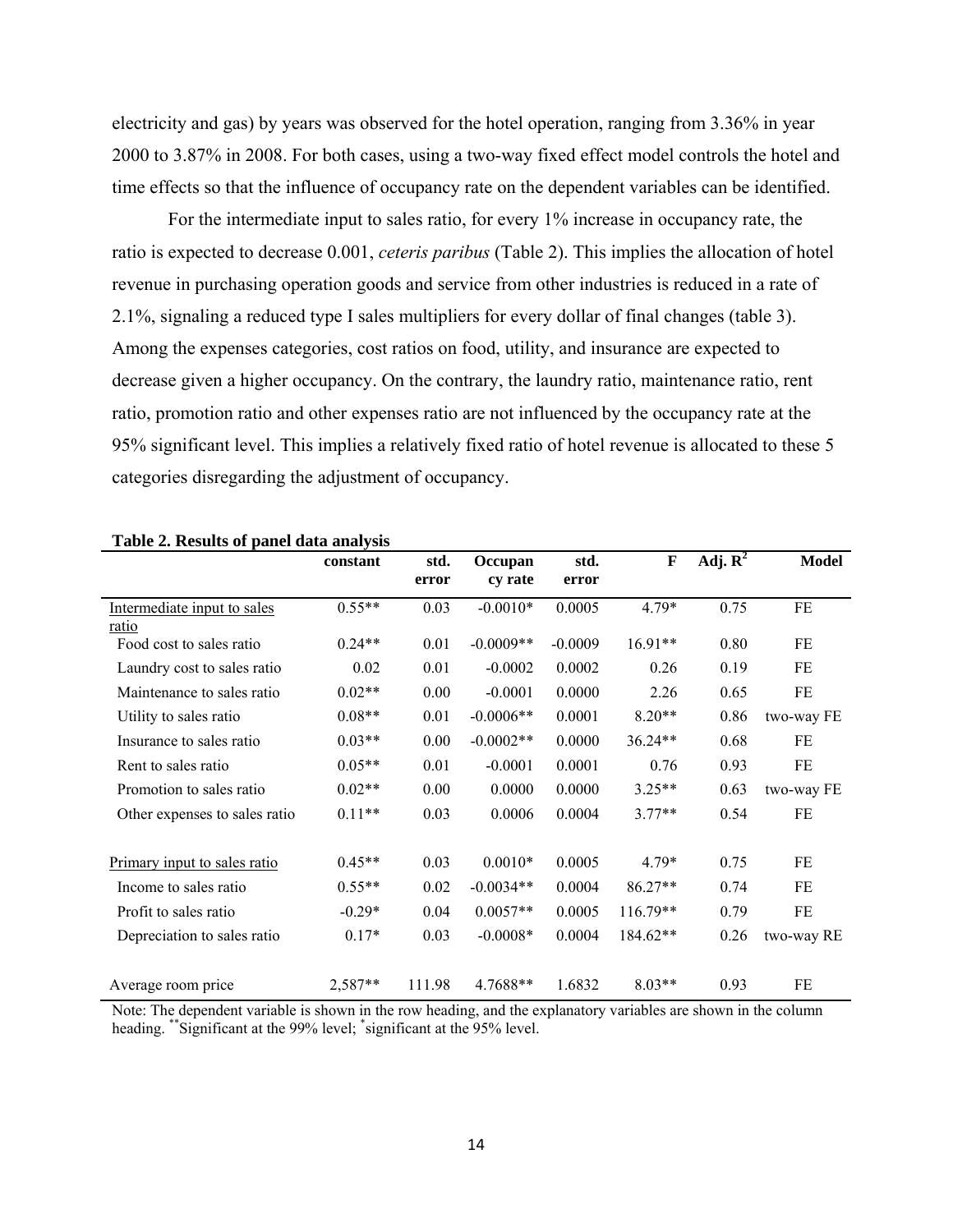For the primary input to sales ratio, for every 10% increase in occupancy rate, the ratio is expected to increase 0.01 or 1.9%, *ceteris paribus*, parallel to the ratio of the intermediate input (Table 2). When occupancy increases from the baseline point of 65% to 75%, the profit ratio is expected to increase from 8.19% to 13.90% (+5.71%) while the employee benefits ratio reduced from 33.52% to 30.14% (-3.38%), and the depreciation ratio decreased from 12.61% to 11.86% (-0.75%). Based on the operation of the hotel industry, the addition of hotel revenue at a higher occupancy is attributed to the business profit in a greater proportion while the overall employee benefit to sales ratio is reduced. In contrast, when the business is operating under the low demand and low occupancy, for example, 55%, the reduced sales is absorbed by the business itself as a shrinking profit without decreasing the employee benefits in a direct proportion. If not considering the tax factor, the break-even point for the tourist tourists, on average, is at the occupancy of 50.7%. Below this point, an operation deficit is expected. Room price is also fluctuated along with occupancy. Given a 10% occupancy increase, additional \$47.7 dollars or 1.6% price hike per room is expected to be charged.

|                              |         | Occupancy rate |         |                      | Pct change from  |
|------------------------------|---------|----------------|---------|----------------------|------------------|
|                              | 55      | 65             | 75      | 55\% to 65\%         | $55\%$ to $65\%$ |
| Intermediate input to sales  |         |                |         |                      |                  |
| ratio                        | 0.4927  | 0.4827         | 0.4728  | $-0.010$             | $-2.06\%$        |
| Food cost to sales ratio     | 0.1879  | 0.1787         | 0.1695  | $-0.009$<br>$-0.006$ | $-5.15%$         |
| Utility cost to sales ratio  | 0.0466  | 0.0402         | 0.0338  |                      | $-15.92\%$       |
| Insurance to sales ratio     | 0.0153  | 0.0130         | 0.0107  | $-0.002$             | $-17.68\%$       |
|                              |         |                |         |                      |                  |
| Primary input to sales ratio | 0.5073  | 0.5173         | 0.5272  | 0.010                | 1.92%            |
| Income to sales ratio        | 0.3689  | 0.3352         | 0.3014  | $-0.034$             | $-10.06\%$       |
| Profit to sales ratio        | 0.0248  | 0.0819         | 0.1390  | 0.057                | 69.76%           |
| Depreciation to sales ratio  | 0.1261  | 0.1186         | 0.1111  | $-0.008$             | $-6.33\%$        |
|                              |         |                |         |                      |                  |
| Average room price           | \$2,849 | \$2,896        | \$2,944 | \$47.69              | $1.6\%$          |

#### **Table 3 Predicted ratios by occupancy rate**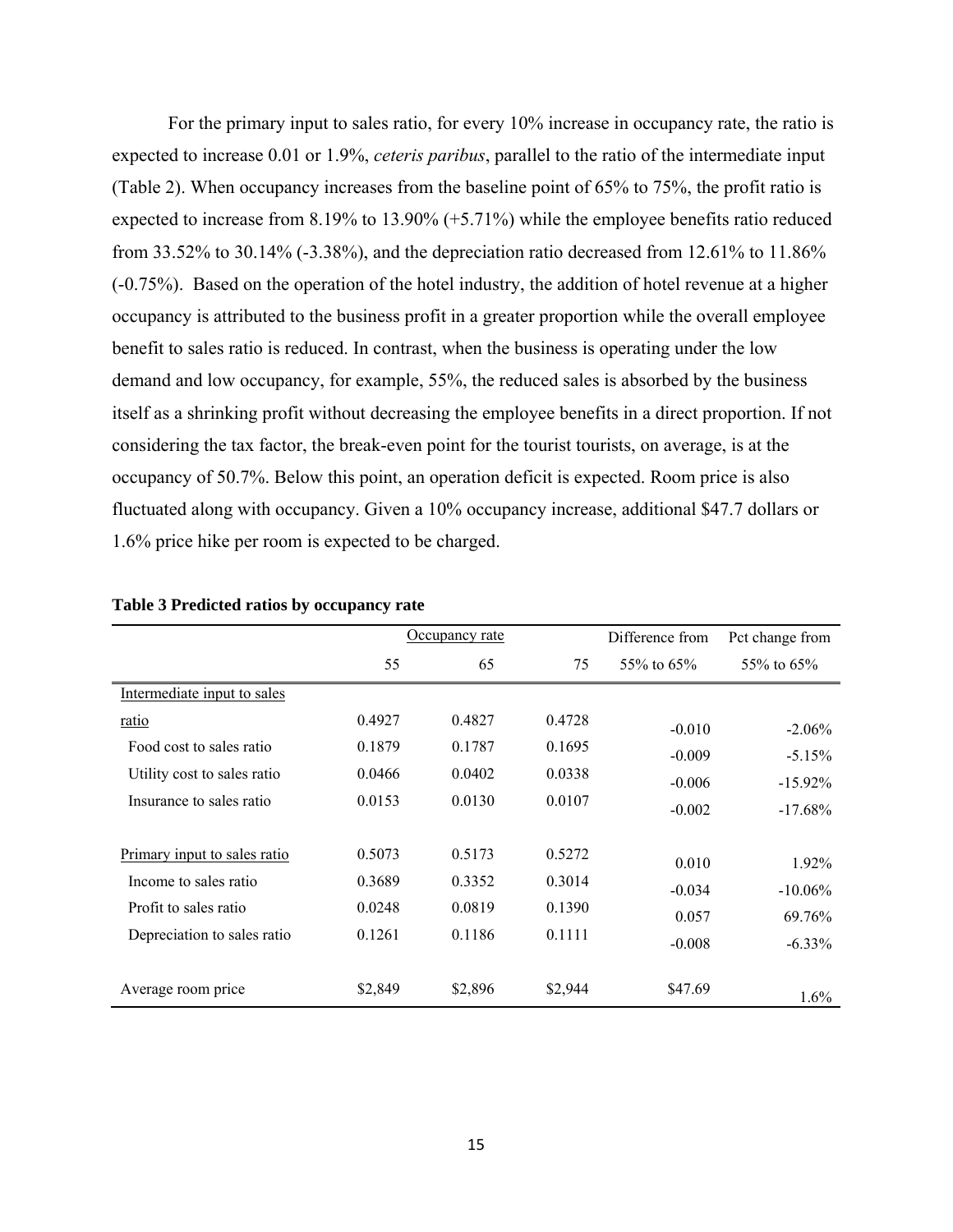## **4. Discussion**

Using the year-long average cost structure to perform the short-term ex-ante or ex-post economic impact analysis inherit estimation errors if business are operating under changing returns to utilization and the price factor is taken into consideration. Using tourist hotels in Taiwan as an example, for every 10% increase in occupancy, the intermediate input to sales ratio will decrease by 1.0% while the profit to sales ratio will increase by 5.7% and the employee benefits to sales ratio will decrease by 3.4% or vice versa. Among all intermediate inputs to the hotel operation, food to sales ratio, utility to sales ratio, and insurance to sales ratio fluctuate along with occupancy rate at 99% significant level while laundry, maintenance, rent, promotion and other expenses to sales ratio do not. We further divide the independent variables based on the regression results into three groups:

- 1. Coefficient (β) is not significant at the 95% level. Cost categories include laundry, maintenance, rent, promotion and other expenses ratio.
- 2. Coefficient (β) is significant at the 95% level but the coefficient is relatively small. For every 10% of occupancy changes, the coefficient will fluctuate less than 0.01 from the baseline point. Cost categories include food, utility, insurance and depreciation.
- 3. Coefficient (β) is significant at the 95% level but the coefficient is relatively large. For every 10% of occupancy changes, the coefficient will fluctuate more than 0.01. Cost categories include employee income and business profit.

The level of estimation error in a standard I-O model can be classified based on these three groups. Group 1 will bear less estimation error as this ratio will not fluctuate from the perspective of occupancy rates, implying a relatively stable input to sales ratio. Impacts of the cost items under the group 2 will tend to be overestimated for a higher occupancy or vice versa due to economies of utilization, but the level of estimation error is negligible. Compared to the first two groups, a greater attention should be placed on the computation of the group 3 variables, personal income and business profits. These two coefficients are strongly complemented. Overestimation of business profits is mainly at the expenses of employee benefits under a low occupancy scenario.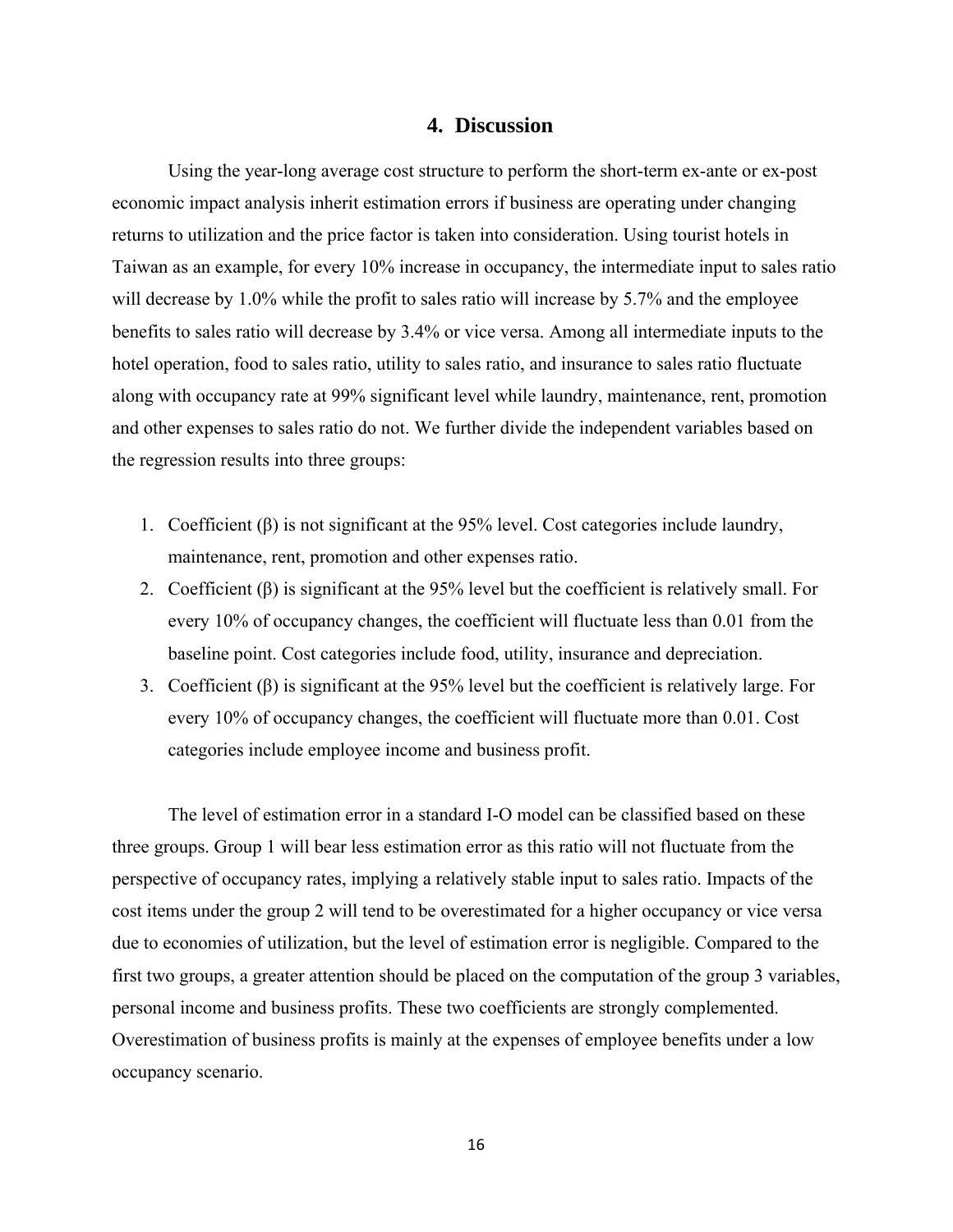Results from this case study imply a reduced type I sales multipliers and type II multipliers from the baseline point under a tourism event or festival as the requirement of intermediate input and personal income does not increase proportionally in relation to additional hotel revenue. On the contrary, a larger type I and type II multipliers can be expected during the tourism downtime as a greater proportion of per dollar revenue is allocated to the inter-industry material, service and employee benefits. This pattern can be explained by the short-term nature of tourism demand fluctuation, which prevents the business entity to implement immediate cost adjustment policies. Strategies such as capacity expansion, technical adoption, employee recruitment or displacement are difficult, inefficient and risky in the short-run as these final demand changes will not last permanently.

 The merit of this study is to provide the empirical evidence regarding the adjustment of cost structure from an I-O framework. For practitioners involving with I-O models, the question boils down to whether such an adjustment of the I-O coefficients is worth implementing as every adjustment to the model requires additional effort in data collection and the model building. The issue to tackle the accuracy of economic impact studies has been addressed from two perspectives in the literature: final demand changes and the economic model. Frechtling (2006), Stynes & White (2006) and Wilton & Nickerson (2006) felt that a greater effort should be made toward improving and implementing a well organized visitor survey for gathering visits and expenditure. From their perspectives, the bias of visitor spending measurement is the possible biggest error during the economic impact estimation process. The advocators of Computable General Equilibrium (CGE) model, on the other hand, are devoted to the model improvement by relaxing most of the standard I-O assumption by taking into account the factor constraints, household consumption, real wages flexibility, price factor, and governmental fiscal policy stance (Dwyer, Forsyth,  $& Spurr, 2004, 2005, 2006a, 2006b)^3$  $& Spurr, 2004, 2005, 2006a, 2006b)^3$ . CGE models are generally applied at the national level and their outputs are more conservative and the negative impacts on exports, employment, or tax dollars on other non-tourism sectors or rest of the area can be analyzed.

 Currently, while most regional economic impact analysis are still relied on the I-O model, results from this study can be used to suggest priorities in the I-O model adjustment. For

<span id="page-16-0"></span><sup>&</sup>lt;sup>3</sup> See Dwyer, Forsyth, & Spurr (2006b, p. 324) for a good comparison of assumptions using in a standard I-O model and CGE model.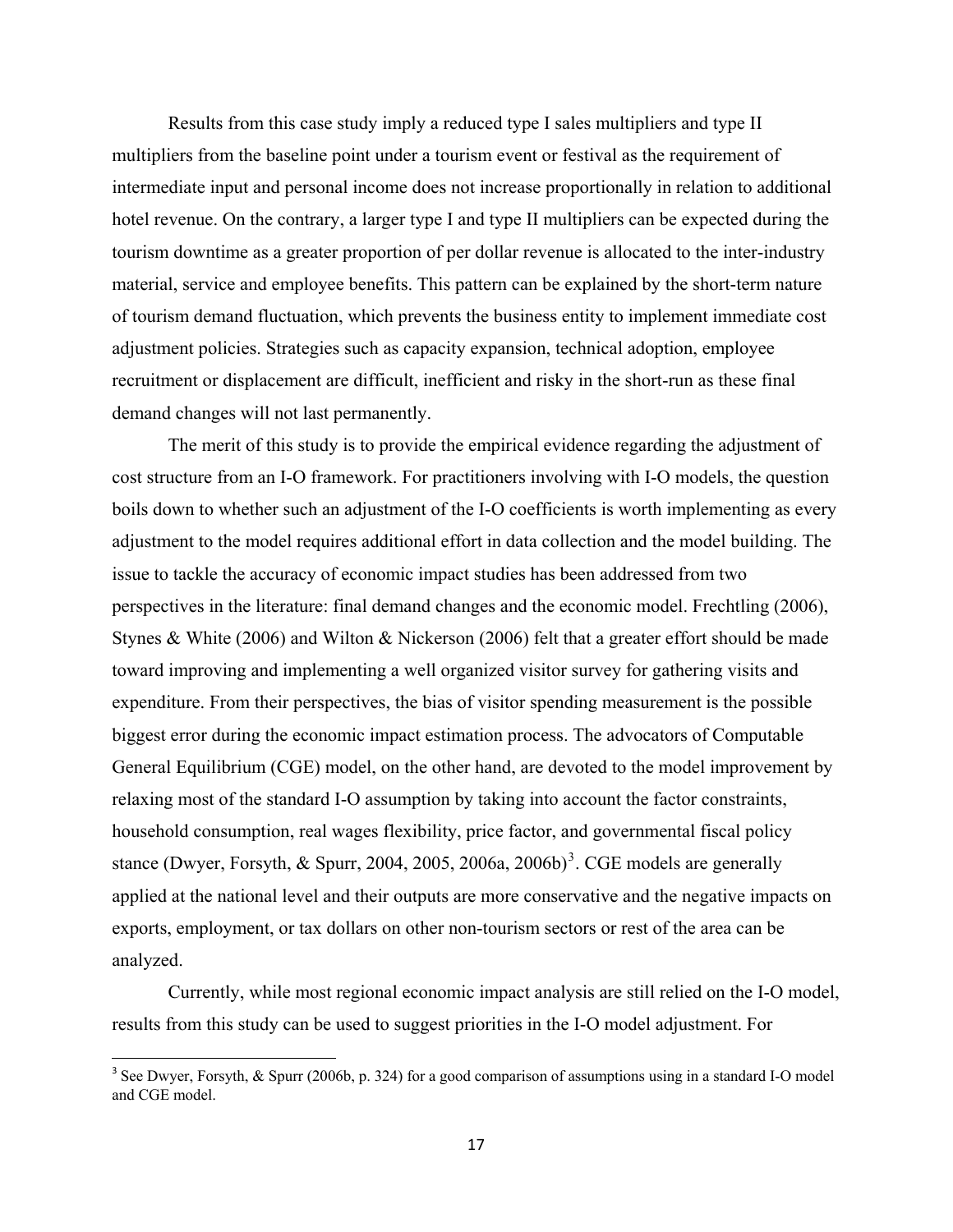scenarios that involve a large-scale demand fluctuation, the over-(under-) estimation of business profits vs. employee benefits are too large to overlooked. For an increase of 30% in occupancy for the accommodation sector, which is quite common among short-term tourism applications, the business profits will be underestimated by 17% while the employee benefits will be overestimated by 10% for every dollar of final sales. Such information provides practitioners with a tool to compare the variance range of visits, average spending and the cost structure before additional efforts are invested to address the accuracy of economic impact estimates.

 Limitations of this study are first, changes of regional propensity to import cannot be identified in our dataset as input material can be supplied by the domestic or international goods. Secondly the time dimension of our data is based on the annual operation. The monthly or weekly room price or cost adjustment is embedded and averaged out in the dataset. Short-term room price and cost adjustment should be more substantial than what the coefficients have suggested here. The estimation error for the value added component should be more serious when the final demand change is lasted only for a few weeks or months. Lastly, the data is limited to the tourist hotels in Taiwan without considering other tourism sectors, such as transportation, amusement parks, restaurants or other recreation service providers. In addition to the challenge of data scarcity, the concept of capacity utilization is more difficult to implement in other tourism sectors, making the evaluation of cost adjustment inoperative.

# **5. Reference**

- Baltagi, B. H. (2008). *Econometric Analysis of Panel Data* (4th ed.). Chichester, UK: Wiley.
- Berndt, E. R., & Morrison, C. J. (1981). Capacity utilization measures: Underlying economic theory and an alternative approach. *The American Economic Review, 71*(2), 48-52.
- Blake, A., & Sinclair, M. T. (2003). Tourism crisis management: US Response to September 11. *Annals of Tourism Research, 30*(4), 813-832.
- Blake, A., Sinclair, M. T., & Sugiyarto, G. (2003). Quantifying the impact of foot and mouth disease on tourism and the UK economy *Tourism Economics, 9*(4), 449-465.
- Borooah, V. K. (1999). The supply of hotel rooms in Queensland, Australia. *Annals of Tourism Research, 26*(4), 985-1003.
- Briassoulis, H. (1991). Methodological issues: Tourism input-output analysis. *Annals of Tourism Research, 18*(3), 485-495.
- Cameron, A. C., & Trivedi, P. K. (2009). *Microeconometrics Using Stata*. College Station, Texas: Stata Press.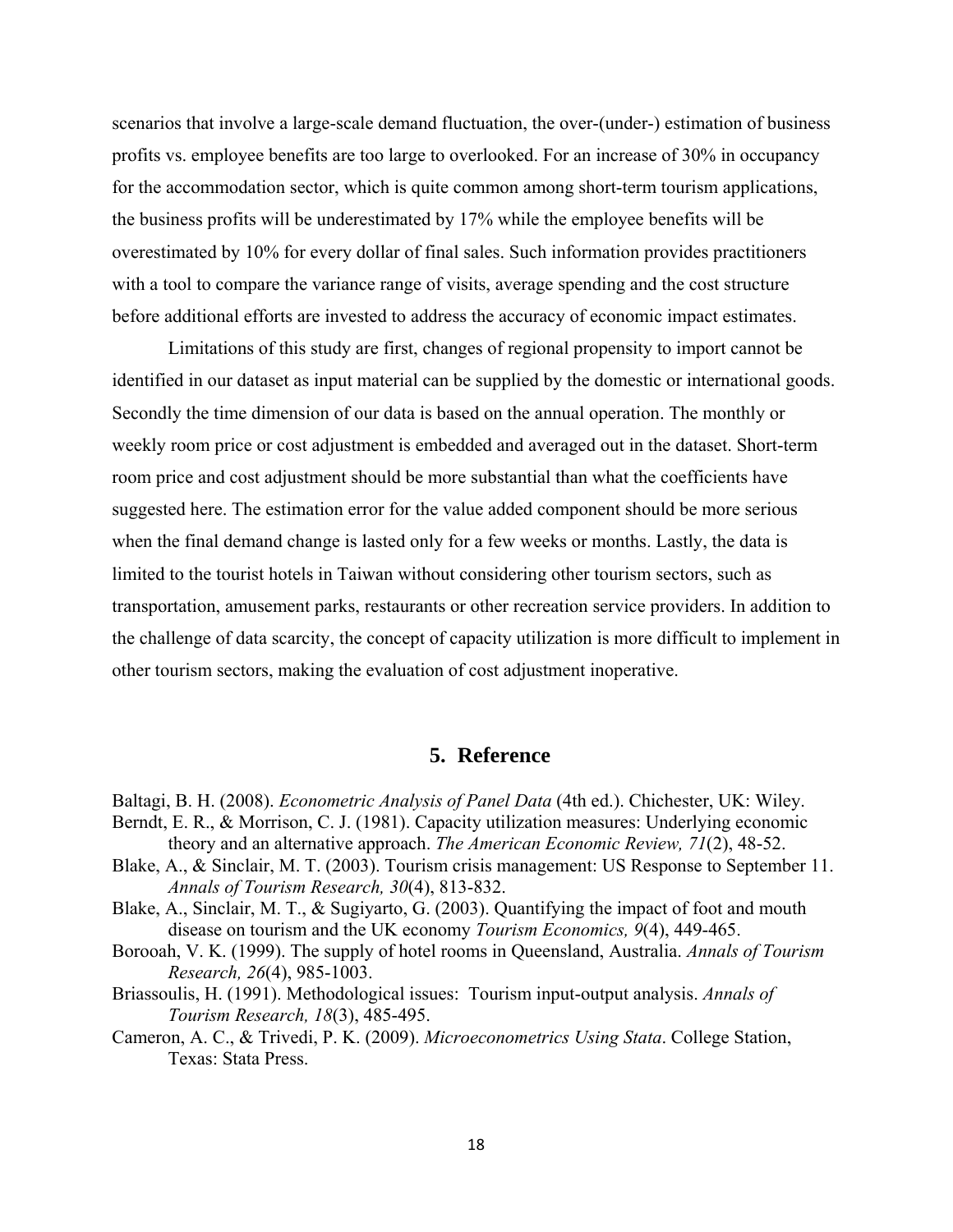- Caves, D. W., & Christensen, L. R. (1988). The importance of economies of scale, capacity utilization, and density in explaining interindustry differences in productivity growth. *Logistics and Transportation Review, 24*(1), 3-32.
- Chen, C.-F., & Soo, K. T. (2007). Cost structure and productivity growth of the Taiwanese international tourist hotels. *Tourism Management, 28*(6), 1400-1407.
- Dwyer, L., Forsyth, P., & Spurr, R. (2004). Evaluating tourism's economic effects: New and old approaches. *Tourism Management, 25*(3), 307-317.
- Dwyer, L., Forsyth, P., & Spurr, R. (2005). Estimating the impacts of special events on an economy. *Journal of Travel Research, 43*, 351-359.
- Dwyer, L., Forsyth, P., & Spurr, R. (2006a). Assessing the economic impacts of events: A computable general equilibrium approach *Journal of Travel Research, 45*(1), 59-66.
- Dwyer, L., Forsyth, P., & Spurr, R. (2006b). Economic evaluation of special events. In L. Dwyer & P. Forsyth (Eds.), *International handbook on the economics of tourism*. Glos, UK: Edward Elgar Publishing Limited.
- Frechtling, D. C. (2006). An Assessment of Visitor Expenditure Methods and Models. *Journal of Travel Research, 45*(1), 26-35. doi: 10.1177/0047287506288877
- Getz, D. (2005). *Event Management & Event Tourism* (2nd ed.): Cognizant Communication Corp.
- Halaby, C. N. (2004). Panel Models in Sociological Research: Theory into Practice. *Annual Review of Sociology, 30*, 507-544.
- Lee, C.-K., & Taylor, T. (2005). Critical reflections on the economic impact assessment of a mega-event: the case of 2002 FIFA World Cup. *Tourism Management, 26*(4), 595-603.
- Lin, B.-H., & Liu, H.-H. (2000). A study of economies of scale and economies of scope in Taiwan international tourist hotels. *Asia Pacific Journal of Tourism Research, 5*(2), 21 - 28.
- Miller, R. E., & Blair, P. D. (2009). *Input-output analysis: Foundations and extensions* (2nd ed.). Cambridge, UK: Cambridge University Press.
- Park, H. M. (2009). Linear Regression Models for Panel Data Using SAS, Stat, Limdep, and SPSS. Working Paper: The University Informaiton Technology Services (UITS) Center for Statistical and Mathematical Computing, Indiana University.
- Perez-Rodrıguez, J. V., & Acosta-Gonzalez, E. (2007). Cost efficiency of the lodging industry in the tourist destination of Gran Canaria (Spain). *Tourism Management, 28*(4), 993-1005.
- Porter, P. K., & Fletcher, D. (2008). The economic impact of the Olympic Games: Ex ante predictions and ex poste reality. *Journal of Sport Management, 22*, 470-486.
- Price Water House Coopers. (2005). Olympic Games Impact Study. London: Price Water House Coopers LLP.
- Siu, A., & Wong, Y. C. R. (2004). Economic Impact of SARS: The case of Hong Kong. *Asian Economic Papers, 3*(1), 62-83. doi: doi:10.1162/1535351041747996
- Stata Press. (2009). *Stata Longitudinal-Data/Panel-Data Reference Manual: Release 11*: Stata Press.
- Stynes, D. J., & White, E. M. (2006). Reflections on Measuring Recreation and Travel Spending. *Journal of Travel Research, 45*(1), 8-16. doi: 10.1177/0047287506288873
- Sun, Y.-Y. (2007). Adjusting Input-Output models for capacity utilization in service industries. *Tourism Management, 28*(6), 1507-1517.